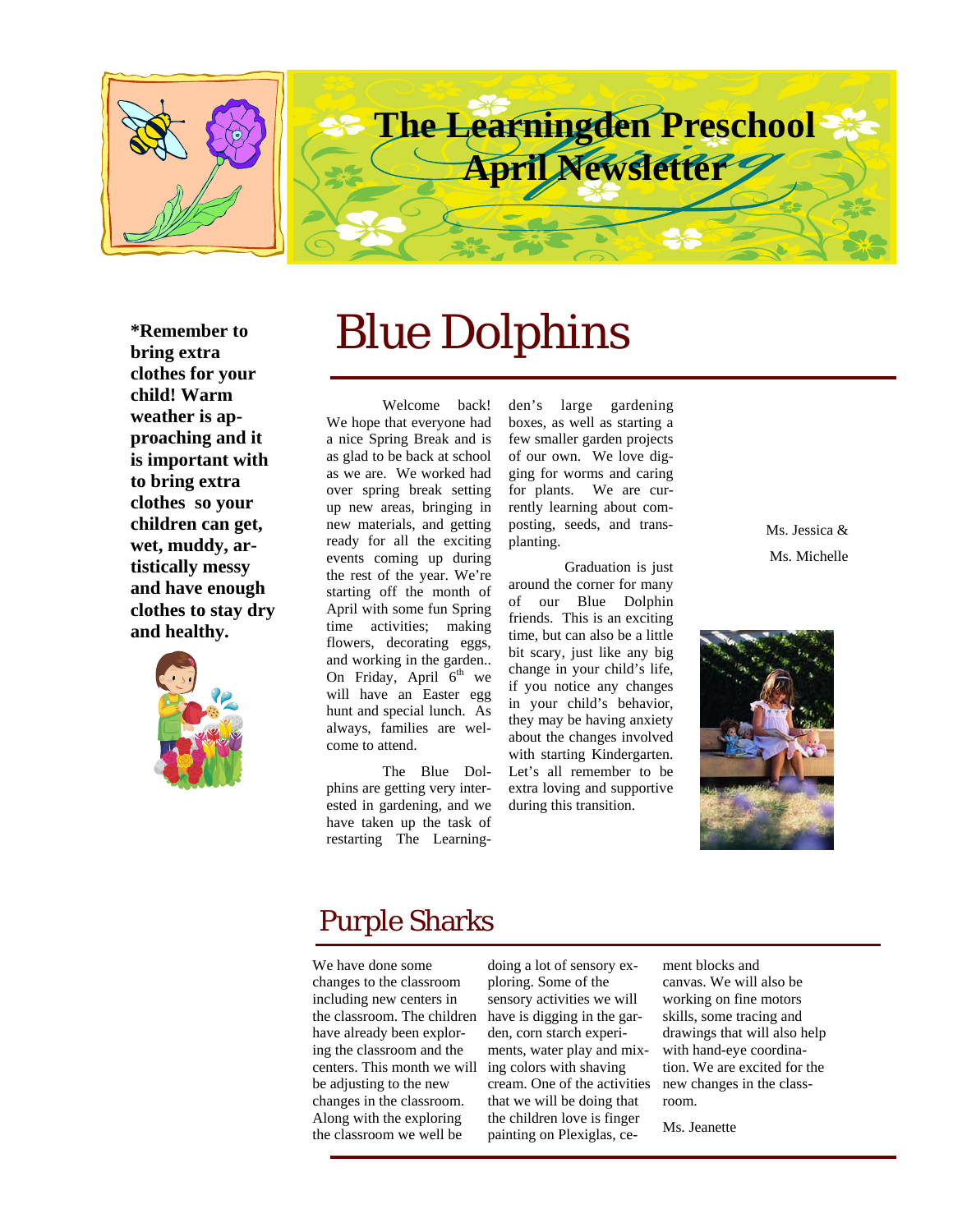# Rainbow Fish

Welcome Back Rainbow Fish families and a welcome to our new Rainbow Fish students! Spring break was filled with cleaning, organizing, and planning the rest of the year for the Rainbow Fish.

Potty training is in full swing in the Rainbow Fish room. The children are excited, motivated and most of all feeling a great amount of accomplishment with their progress. Please make sure you child has lots of easy clothes to take on and off and please understand that accidents will happen more at school than at home because they are so busy and distracted. Diapers at nap are also really important.

The Rainbow fish really love a new month because they love counting the numbers as we put up the days for the new month. This month we will continue with our cutting and clay station. Bell pepper cutting has become a very popular station and the children love being able to prepare food and talk with one another. We will be adding a train table later in the month which is sure to be a big hit with many of them.

Our annual rummage sale is coming up on May 5th, so if you have anything to donate please bring it in prior to May 2nd.

And as always if you have any

comments or want to talk about anything specific in regards to your Child's needs We are here.

Thank you,

Ms. June and Ms. Brittney



### Green Turtles

Spring is in the air and we have many fun activities planned this month in the green turtle class. On Friday April 6 at 9:30 we will be having our egg hunt and a visit from a bunny, this should be a very fun and exciting day for the chil‐ dren. The first week of April we will be busy working on our spring col‐ lage, painting the sun, beautiful eggs, bunnies and flowers. We will

also be working on painting a few more canvases which will soon be dis‐ played in the classroom as a Green Turtle Art Show. We will have our art show throughout the month of April where we will have all of the canvases up for bid in a silent auction. The last day of the auction will be on April  $30<sup>th</sup>$ ! We hope to make this a fun activity for parents to bring home a great piece of art and raise funds for our classroom

for some new materials. Look for more info on the green turtle silent auction on the board in front of the classroom. Don't forget to clean out your closets and bring your donations by as we will be preparing for our an‐ nual rummage sale in May!

Ms. Jennifer & Ms. Brandi

# Science lab coming!!!

Science and discovery has been all the talk with many of the children lately. How things work, why things happen and learning how to guess possible outcomes in a collaborative way. We have taken the children cues and this month we will be setting up a science lab.

 The Lab will include a tornado in a bottle, a wave bottle, goop, goo, insects, magnifying glasses, plants, and we

will even be making a large Volcano for us to erupt at school.

 Parents, the fun of the Learningden Science lab will not stop there, you will have your role to play in this as well. Your children will also be spending the month modeling out of clay and painting their own mini volcanoes. These will be sent home as well as materials to make the mini volcanos come to life. Your

children will have already done the big volcano at school so it is important that you work together and allow your child to teach you about what they have learned this month. It is a great way to do an easy project with the family.